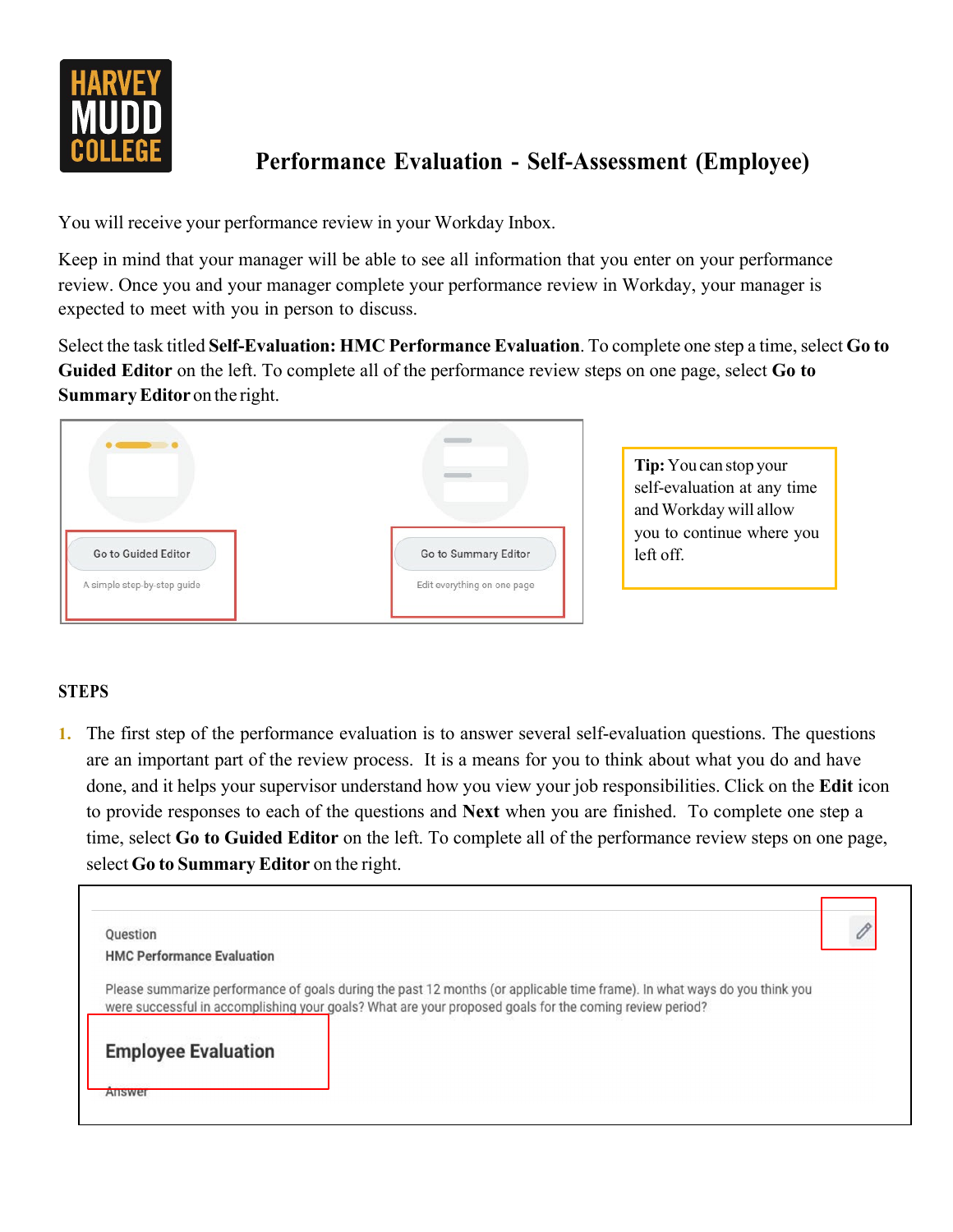**2.** The next step requires you to enter a self-evaluation rating and an optional comment. If you are in Guided Editor mode, click **Next** to move to the next step. If you are in Summary Editor mode, scroll down.

| Overall Evaluation ~                                                                                                                                                                                                                                                                                                                                                          |  |  |
|-------------------------------------------------------------------------------------------------------------------------------------------------------------------------------------------------------------------------------------------------------------------------------------------------------------------------------------------------------------------------------|--|--|
| A Performance Improvement Plan (PIP) is required for any overall performance evaluation that is rated as Significant Improvement Required. Please contact<br>Human Resources.<br>Supervisors should confirm with the area Vice President if department reviews require two-levels of review/approval before the review is delivered to the<br>employee.<br>$\curvearrowright$ |  |  |
| <b>Employee Evaluation</b><br>Rating<br>select one<br>▼                                                                                                                                                                                                                                                                                                                       |  |  |
| Comment<br>U A ▽   ;≣ │ % │<br>$\mathbb{R}^{\overline{\mathbb{N}}}$<br>B I<br>Format<br>$\checkmark$                                                                                                                                                                                                                                                                          |  |  |

**Note:** The rating scale will appear when you click on the rating drop down box**.**

**Tip:** You can expand the comment box by clicking on the arrows.

**Tip:** You can click on the checkmark in each section to move to the next field. Alternatively, you can click outside of the box to exit that field.

**3.** The next step will allow you to upload supporting documents related to your performance review and you may enter a comment.

| Supporting Documents (Optional) ~                                                                                                                              |  |
|----------------------------------------------------------------------------------------------------------------------------------------------------------------|--|
|                                                                                                                                                                |  |
| If there are any supporting documents to the performance evaluation that you would like to include as part of the performance review, please attach them here. |  |
|                                                                                                                                                                |  |
| Employee                                                                                                                                                       |  |
|                                                                                                                                                                |  |
| <b>Evaluation Supporting Document</b><br>(empty)                                                                                                               |  |
|                                                                                                                                                                |  |
| File                                                                                                                                                           |  |
| Attach                                                                                                                                                         |  |
|                                                                                                                                                                |  |
| <b>Updated By</b>                                                                                                                                              |  |
| (empty)                                                                                                                                                        |  |
| <b>Upload Date</b>                                                                                                                                             |  |
| (empty)                                                                                                                                                        |  |
|                                                                                                                                                                |  |
| Comment                                                                                                                                                        |  |
|                                                                                                                                                                |  |
| <b>Details</b><br>$\sim$                                                                                                                                       |  |
|                                                                                                                                                                |  |
|                                                                                                                                                                |  |
| Add                                                                                                                                                            |  |
|                                                                                                                                                                |  |